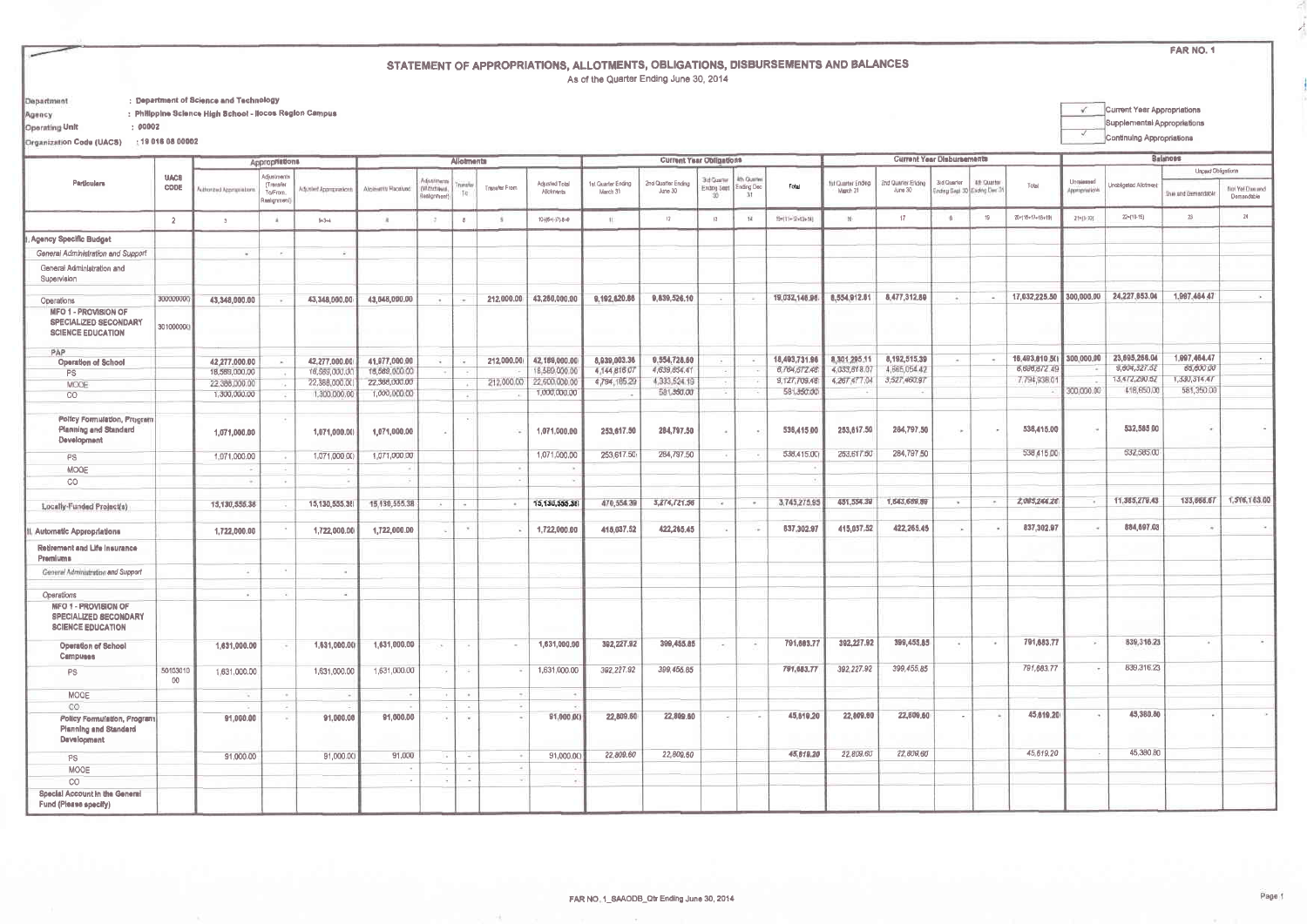## STATEMENT OF APPROPRIATIONS, ALLOTMENTS, OBLIGATIONS, DISBURSEMENTS AND BALANCES As of the Quarter Ending June 30, 2014

FAR NO. 1

Department Agency

: Department of Science and Technology : Philippine Science High School - Ilocos Region Campus

**Operating Unit** 

Current Year Appropriations  $\checkmark$ Supplemental Appropriations v Continuing Appropriations

Organization Code (UACS) : 19 016 08 00002

 $: 00002$ 

|                                                                                                         |                |                        | Appropriations                              |                        |                     | Allotments                                 |           |                 |                              | <b>Current Year Obligations</b> |                               | <b>Current Year Disbursements</b> |                                   |                |                              |                              |             | Balances                                   |                            |                                 |                    |                            |                                |
|---------------------------------------------------------------------------------------------------------|----------------|------------------------|---------------------------------------------|------------------------|---------------------|--------------------------------------------|-----------|-----------------|------------------------------|---------------------------------|-------------------------------|-----------------------------------|-----------------------------------|----------------|------------------------------|------------------------------|-------------|--------------------------------------------|----------------------------|---------------------------------|--------------------|----------------------------|--------------------------------|
| Particulars                                                                                             | <b>UACS</b>    |                        | Adjustments                                 |                        |                     |                                            |           |                 |                              |                                 |                               |                                   |                                   |                |                              |                              |             |                                            |                            |                                 |                    | <b>Linguid Obligations</b> |                                |
|                                                                                                         | CODE           | the lost Appropriation | [Transler<br>To/From<br><b>GLIN STOTAKE</b> | Adjusted Appropriation | Attornents Received | <b>Vojustmonts</b><br>Withdawa<br>colgymen | lansier   | Transfer Ficats | Accusted Total<br>Aliotments | ful Quertar Ending<br>March 31  | Ind Quarier Ending<br>June 30 | Indica arter<br>Ending Sign       | 4th Quartie<br><b>Ending Diet</b> | Tune           | ti Quarte Ending<br>March 31 | Ind Caamar Ending<br>June 30 | 3rd Quarter | 4th Quarter<br>Ending Sept 30 Ending Dec 3 | Tola                       | immented<br>Accecipinations     | Investor A Lateral | Jue and Demondable         | high Yet Dun and<br>Démondatre |
|                                                                                                         | $\overline{2}$ | $\mathcal{R}$          |                                             | $5 = 3 + 4$            |                     |                                            | $\Lambda$ |                 | (0-((6+(-)2) 8+9             | $++$                            | 12                            | $12 -$                            |                                   | 19411+13+13+14 | m                            | $\overline{u}$               |             |                                            | $20 = (16 - 17 + 18 + 19)$ | $21 - 6 - 10$                   | 22×(10.16)         | $23 -$                     | $24 -$                         |
|                                                                                                         |                |                        |                                             |                        |                     |                                            |           |                 |                              |                                 |                               |                                   |                                   |                |                              |                              |             |                                            |                            |                                 |                    |                            |                                |
| Special Purpose Fund (Please specify)                                                                   |                |                        |                                             |                        |                     |                                            |           |                 |                              |                                 |                               |                                   |                                   |                |                              |                              |             |                                            |                            |                                 |                    |                            |                                |
| Miscellaneous Personnel Benefil Fund                                                                    |                |                        |                                             |                        |                     |                                            |           |                 |                              |                                 |                               |                                   |                                   |                |                              |                              |             |                                            |                            |                                 |                    |                            |                                |
| (Unfunded Filled Positions and PBB)<br><b>PS</b>                                                        | 50100000       |                        |                                             |                        |                     |                                            |           |                 |                              |                                 |                               |                                   |                                   |                |                              |                              |             |                                            |                            |                                 |                    |                            |                                |
| OTAL, Current Year Budget /<br>Appropriations                                                           |                | 60,200,555.38          |                                             | 60,200,555.38          | 59,900,555.38       | ٠                                          |           | 212,000.00      | 60,112,555.38                | 10,078,212.77                   | 13,536,513.11                 |                                   |                                   | 23,614,725,86  | 9,421,504.52                 | 10,543,268.23                | ×,          |                                            | 19,964,772.75 300,000.00   |                                 | 36,497,829.50      | 2,131,333,14               | 1,516,163.0                    |
| PS                                                                                                      |                | 21,382,000.00          |                                             | 21,382,000.00          | 21,382,000.00       |                                            |           |                 | 21,382,000.00                | 4.813.473.09                    | 5,346,917.36                  |                                   |                                   | 10.180,390.45  | 4,702,473.09                 | 5,372,117.37                 |             |                                            | 10,074,590                 |                                 | 11,221,609.55      | 85,800.00                  | $\sim$                         |
| MOOE                                                                                                    |                | 22,388,000.00          |                                             | 22,388,000.00          | 22,388,000.00       |                                            |           | 212,000.00      | 22,600,000.00                | 4.794,185.29                    | 4,333,524.19                  |                                   |                                   | 9,127,709.46   | 4,267,477.04                 | 3,527,460.97                 |             |                                            | 7,794,938                  |                                 | 13,472,290.52      | 1,330,314.47               | <b>.</b>                       |
|                                                                                                         |                |                        |                                             |                        |                     |                                            |           |                 |                              |                                 |                               |                                   |                                   |                |                              |                              |             |                                            |                            | 2 095 244 300,000 00            | 11,803,929.43      | 715,218.67                 | 1,516,163.0                    |
| CO                                                                                                      |                | 16,430,555.38          |                                             | 16,430,555.38          | 16,130,555.38       |                                            |           |                 | 16,130,555.38                | 470,554.39                      | 3,856,071.56                  |                                   |                                   | 4,326,625.95   | 451,554.39                   | 1,643,689.89                 |             |                                            |                            |                                 |                    |                            |                                |
| Recapitulation by MFO:                                                                                  |                |                        |                                             |                        |                     |                                            |           |                 |                              |                                 |                               |                                   |                                   |                |                              |                              |             |                                            |                            |                                 |                    |                            |                                |
| MFO 1 - Provision of Specialized<br>Secondary Science Education                                         |                | 26, 365, 555, 38       |                                             | 26, 365, 555, 38       | 26,365,555.38       |                                            | $\sim$    |                 | 26,365,555,38                | 2.999,176.83                    | 5,559,678,15                  |                                   |                                   | 8,558,854.98   | 2,847,715,33                 | 3,138,611.98                 |             |                                            | 5,986,327.31               |                                 | 17,806,700.40      | 1,035,875.00               | 1,516,163.0                    |
| Part B Major Programs/Projects                                                                          |                |                        |                                             |                        |                     |                                            |           |                 |                              |                                 |                               |                                   |                                   |                |                              |                              |             |                                            |                            |                                 |                    |                            |                                |
| KRA No. 2 - Poverty Reduction<br>and Empowerment of the Poor<br>and Vulnerable                          |                | 10,354,000,00          |                                             | 10,354,000.00          | 10,354,000.00       | <b>Security</b>                            | ra.       |                 | 10,354,000.00                | 2,354,242.25                    | 2.024.551.59                  | $\cdot$                           |                                   | 4,378,793.84   | 2,248,057.75                 | 1,214,800.09                 | $\cdot$     | $\bullet$                                  | 3,462,857.84               | $\overline{a}$                  | 5,975,206.16       | 915.936.00                 |                                |
| MPP                                                                                                     |                |                        |                                             |                        |                     |                                            |           |                 |                              |                                 |                               |                                   |                                   |                |                              |                              |             |                                            |                            |                                 |                    |                            |                                |
| <b>Quality Education Through</b><br>Student Performance                                                 |                | 3,086,000.00           | $\sim$                                      | 3,086,000.00           | 3,086,000.00        | $\sim$                                     | $\sim$    |                 | 3,086,000.00                 | 642,942.25                      | 1,387,901.59                  | $\sim$                            |                                   | 2,030,843.84   | 536,757.75                   | 578,150.09                   | $\sim$      |                                            | 1,114,907.84               | $\sim$                          | 1,055,156.16       | 915,936.00                 |                                |
| a Provision of Support to<br>Scholars                                                                   |                | 2,569,000.00           |                                             | 2,569,000.00           | 2.569.000.00        |                                            |           |                 | 2.569.000.00                 | 461.653.25                      | 1,383,522,59                  |                                   |                                   | 1,845.175.84   | 406,022.75                   | 523,217 09                   |             |                                            | 929,239.84                 | n.                              | 723,824.16         | 915,936.00                 |                                |
| b Facilitation of Test-Taking in<br>the International Students<br>Achievement Test (SAT) by<br>siudenis |                | 110,000,00             |                                             | 110,000.00             | 110,000.00          |                                            |           |                 | 110,000.00                   | 20,960.00                       | - 20                          |                                   |                                   | 20,960.0       | 20,960.00                    |                              |             |                                            | 20,960.0                   | $\sim$                          | 69,040,00          |                            |                                |
| c Participation of PSHS students<br>in International events                                             |                | 110,000,00             |                                             | 110,000.00             | 110,000,00          |                                            |           |                 | 110,000,00                   | $\sim$                          | $\sim$                        |                                   |                                   |                | $\sim$                       |                              |             |                                            | - 1                        | <b>Sales</b>                    | 110.000.00         |                            |                                |
| d Winnings/Recognitions in<br>International Competitions                                                |                | 50,000.00              | ×,                                          | 50,000.00              | 50,000,00           |                                            |           |                 | 50,000.00                    | ×                               | $\sim$                        |                                   |                                   |                | ×                            |                              |             |                                            |                            | ia.                             | 50,000.00          |                            |                                |
| e Winnings/Recognitions in<br>Local and National                                                        |                | 90,000,00              | $\sim$                                      | 90,000,00              | 90,000.00           |                                            |           |                 | 90,000.00                    | 40,008.00                       | 4.379.00                      |                                   |                                   | 44,387.00      | 40.008.00                    | 4.379.00                     |             |                                            | 44.387.00                  | $\overline{a}$                  | 45,613.00          |                            |                                |
| f Performance In UPCAT                                                                                  |                | 5,000.00               |                                             | 5,000.00               | 5,000.00            |                                            |           |                 | 5,000.00                     | 2,580.00                        | - 10                          |                                   |                                   | 2,580.00       | 2,580.00                     |                              |             |                                            | 2,580.00                   | $\langle \cdot   \cdot \rangle$ | 2.420.00           |                            |                                |
| g % of Grade 7 Scholars with<br>General Wighted Avarage<br>(GWA) of 2.5 or Beller in the<br>2nd quarter |                | 2,000,00               |                                             | 2,000.00               | 2,000.00            |                                            |           |                 | 2,000.00                     |                                 | - 6                           |                                   |                                   |                |                              |                              |             |                                            |                            | ia.                             | 2,000.00           |                            |                                |
| h % of Students Gradualing<br>Within Prescribed Year of<br>Scholarship                                  |                | 150,000.00             |                                             | 150,000.00             | 150,000.00          |                                            |           |                 | 150,000.00                   | 117,741.00                      | $\sim$                        |                                   |                                   | 117.741.00     | 67.187.00                    | 50,554.00                    |             |                                            | 117,741.00                 | $\sim$                          | 32,259.00          |                            |                                |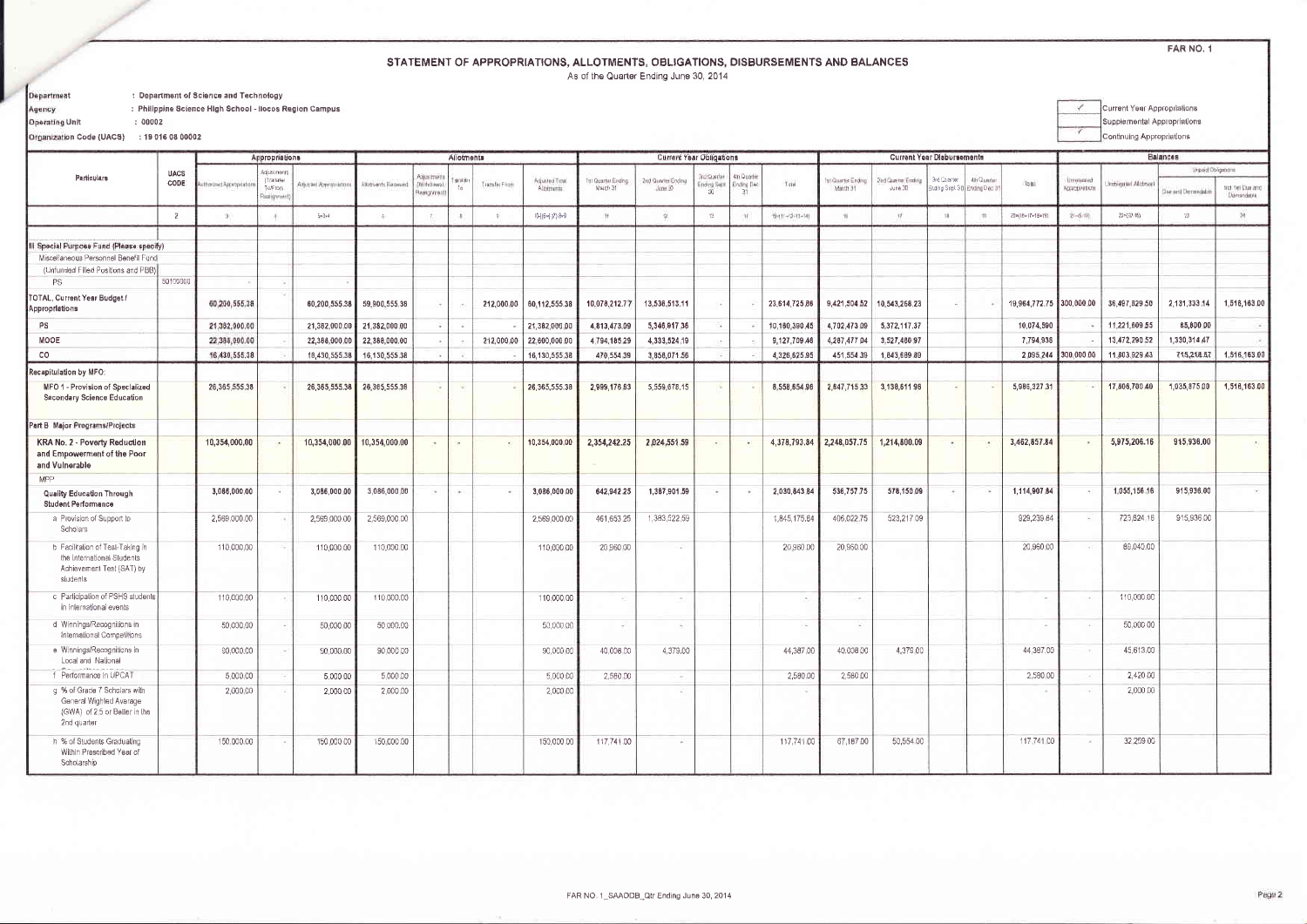## STATEMENT OF APPROPRIATIONS, ALLOTMENTS, OBLIGATIONS, DISBURSEMENTS AND BALANCES

As of the Quarter Ending June 30, 2014

| Department | : Department of Science and Technology |
|------------|----------------------------------------|

: Philippine Science High School - Ilocos Region Campus

Operating Unit

Agency

Current Year Appropriations  $\overline{\phantom{a}}$ Supplemental Appropriations Continuing Appropriations

Organization Code (UACS) : 19 016 08 00002

 $: 00002$ 

|                                                                                                                                                               |                |                        | Appropriations                    |                         |                     | Allotments                                |                          |             |                             |                                | <b>Current Year Obligations</b> |                   | <b>Current Year Disbursements</b> |                 |                               |                               |                          |                                            | <b>Balances</b> |                              |                     |                    |                               |
|---------------------------------------------------------------------------------------------------------------------------------------------------------------|----------------|------------------------|-----------------------------------|-------------------------|---------------------|-------------------------------------------|--------------------------|-------------|-----------------------------|--------------------------------|---------------------------------|-------------------|-----------------------------------|-----------------|-------------------------------|-------------------------------|--------------------------|--------------------------------------------|-----------------|------------------------------|---------------------|--------------------|-------------------------------|
| Particulars                                                                                                                                                   | <b>UACS</b>    |                        | Adjustment                        |                         |                     |                                           |                          |             |                             |                                |                                 | 3rd Quarter       | <b>Un Cuntin</b>                  |                 |                               |                               |                          |                                            |                 |                              |                     | Linguid Dolgsmans  |                               |
|                                                                                                                                                               | CODE           | Pronzed Appropriations | Transfer<br>To/From<br>Tealignmer | Adjusted Appropriations | Atiotments Received | Adjustments<br>(Withdrawa)<br>Acrigations | curate                   | TramAv Fram | Adjusted Total<br>Abstracts | fel Quarter Ending<br>March 31 | 2nd Quarter Ending<br>June 30   | Ending Sept<br>30 | Ending Dec<br>$-31$               | Total:          | st Quarter Ending<br>March 31 | 2nd Quarter Ending<br>June 30 | <b>Brd Quarter</b>       | Alt-Quarter<br>Inding Sept 30 Ending Dec 3 | Total           | Unreleased<br>Approprietions | Joobkgated Abstrave | Due and Demandable | Not Yel Due and<br>Damandable |
|                                                                                                                                                               | $\overline{2}$ |                        | $\mathbf{H}$                      | $5 - 3 + 4$             |                     | $\mathcal{N}$                             | W.                       |             | 10 ((6+(-)7) 8+9            | H.                             | $\overline{12}$                 | 13                | $\mathbf{u}$                      | 194114124134141 | IB.                           | $+7$                          | 196                      |                                            | Recited reads   | 21(5:10)                     | 22=[10-15]          | 23                 | 24                            |
| Culture of Science Through<br>Knowledge Development                                                                                                           |                | 73,000.00              | $\mathcal{C}(\mathbf{z})$         | 73,000.00               | 73,000.00           | $\sim$                                    | $\sim$                   | 140         | 73,000.00                   | 5,800.00                       | 6,800.00                        | $\rightarrow$     | <b>COL</b>                        | 12,600.00       | 5,800.00                      | 6,800.00                      | ×.                       | -                                          | 12,600.00       | $\mathcal{L}_{\mathcal{A}}$  | 60.400.00           | ×.                 |                               |
| a Conduct of researches in<br>support of teaching/learning<br>and utilization of research<br>oulpuls by specific sectors                                      |                | 18,000.00              | 19                                | 18,000.00               | 18,000.00           |                                           |                          |             | 18,000.00                   | $\overline{\phantom{a}}$       | $\sim$                          |                   |                                   | $\sim$          |                               |                               |                          |                                            | ×               |                              | 18,000.00           |                    |                               |
| b Development of instructional<br>materials and innovalive<br>educational modules                                                                             |                | 55,000.00              |                                   | 55,000.00               | 55,000.00           |                                           |                          |             | 55,000.00                   | 5,600.00                       | 6,800.00                        |                   |                                   | 12,600.00       | 5,800.00                      | 6,800.00                      |                          |                                            | 12,600.00       |                              | 42,400.00           |                    |                               |
| Excellence in Governance<br><b>Through Streamlined</b><br>Administration and PAPs<br>Management                                                               |                | 7,195,000.00           | ik.                               | 7,195,000.00            | 7,195,000 00        | 14                                        | $\overline{\phantom{a}}$ |             | 7,195,000.00                | 1,705,500.00                   | 629,850.00                      | $\rightarrow$     | $\mathcal{L}$                     | 2,335,350.00    | 1,705,500.00                  | 629.850,00                    | $\sim$                   | Call:                                      | 2,335,350.00    | $\overline{a}$               | 4,859,650.00        | $\rightarrow$      |                               |
| a Time Implementation of<br>Policies/Programs                                                                                                                 |                | 4,000.00               | $\overline{\phantom{a}}$          | 4,000.00                | 4,000.00            |                                           |                          |             | 4.000.00                    | ÷                              | S.                              |                   |                                   |                 | $\sim$                        | <b>Contract</b>               | $\overline{\phantom{a}}$ | $\sim$                                     | $\bar{\sigma}$  |                              | 4.000.00            |                    |                               |
| b Conduct of Client-Rating on<br>Policies/Programs and<br>Serivces                                                                                            |                | 10,000.00              |                                   | 10,000.00               | 10,000.00           |                                           |                          |             | 10,000,00                   | $\alpha$                       | $\rightarrow$                   |                   |                                   | $\sim$          | $\sim$                        | $\rightarrow$                 | $\sim$                   | $\sim$ 10 $^{\circ}$                       | $\sim$          |                              | 10,000.00           |                    |                               |
| c Administration of Stipend                                                                                                                                   |                | 7,181,000.00           |                                   | 7,181,000.00            | 7.181,000.00        |                                           |                          |             | 7,181,000.00                | 1,705,500.00                   | 629,650.00                      |                   |                                   | 2,335,350.00    | 1,705,500.00                  | 629.850.00                    |                          |                                            | 2.335.350.00    |                              | 4,845,650.00        |                    |                               |
| KRA No. 3 - Rapid, Inclusive and<br><b>Sustained Ecoomic Growth</b>                                                                                           |                | 16,011,555,38          | $\sim$                            | 16,011,555.38           | 16,011,555.38       | $\overline{\phantom{a}}$                  | $\sim$                   |             | 16,011,555.38               | 644,934.58                     | 3,535,126.56                    | $\overline{a}$    | $\sim$                            | 4,180,061,14    | 599,657.58                    | 1,923,811.89                  | $\overline{a}$           | $\sim$                                     | 2,523,469.47    | i w                          | 11,831,494,24       | 119,939.00         | 1,516,163.00                  |
| Promotion of Culture of Science<br>in Varlous Communities                                                                                                     |                | 411,000.00             | - 2                               | 411,000.00              | 411,000.00          |                                           | 78                       |             | 411,000.00                  | 60,940.19                      | 11,487.00                       |                   |                                   | 72,427.19       | 55,669.19                     | 16,758.00                     | $\overline{\phantom{a}}$ |                                            | 72,427.19       |                              | 338,572.81          |                    |                               |
| a Participation in local science<br>fair                                                                                                                      |                | 85,000.00              | $\sim$                            | 85,000.00               | 85,000.00           |                                           |                          |             | 85,000.00                   | 49.640.50                      | $\sim$                          |                   |                                   | 49,640,50       | 44,369.50                     | 5,271.00                      |                          |                                            | 49,640.50       |                              | 35,359.50           |                    |                               |
| b Organizing Local/National<br>Trainings for Students and<br>Teachers (i.e. UPLIFT, Tulong-<br>Dunong, other community<br>outreach projects, etc.)            |                | 199,000.00             | i.                                | 199,000,00              | 199,000.00          |                                           |                          |             | 199,000.00                  | 11,299.69                      | $\sim$                          |                   |                                   | 11,299.69       | 11,299.69                     |                               |                          |                                            | 11,299.69       |                              | 187,700.31          |                    |                               |
| c No, of Partners from LGUs,<br>Local Communities, Private<br>Sector, and Other S & T<br>Institutions (i.e. Summer<br>Science Internship Program,<br>$etc.$ ) |                | 90,000.00              | $\overline{\phantom{a}}$          | 90,000.00               | 90,000.00           |                                           |                          |             | 90,000.00                   |                                | 11,487.00                       |                   |                                   | 11,487.00       |                               | 11,487.00                     |                          |                                            | 11.487.00       |                              | 78,513.00           |                    |                               |
| d Sharing of Expertise Among<br>International and Local<br>Community of Teachers /<br>Learners                                                                |                | 37,000.00              | , c                               | 37,000.00               | 37,000.00           |                                           |                          |             | 37,000.00                   | $\sim$                         | $\sim$                          |                   |                                   |                 | $\sim$                        | $\cdot$                       | $\overline{\phantom{a}}$ | $\sim$                                     | $\sim$          |                              | 37,000.00           |                    |                               |

FAR NO. 1